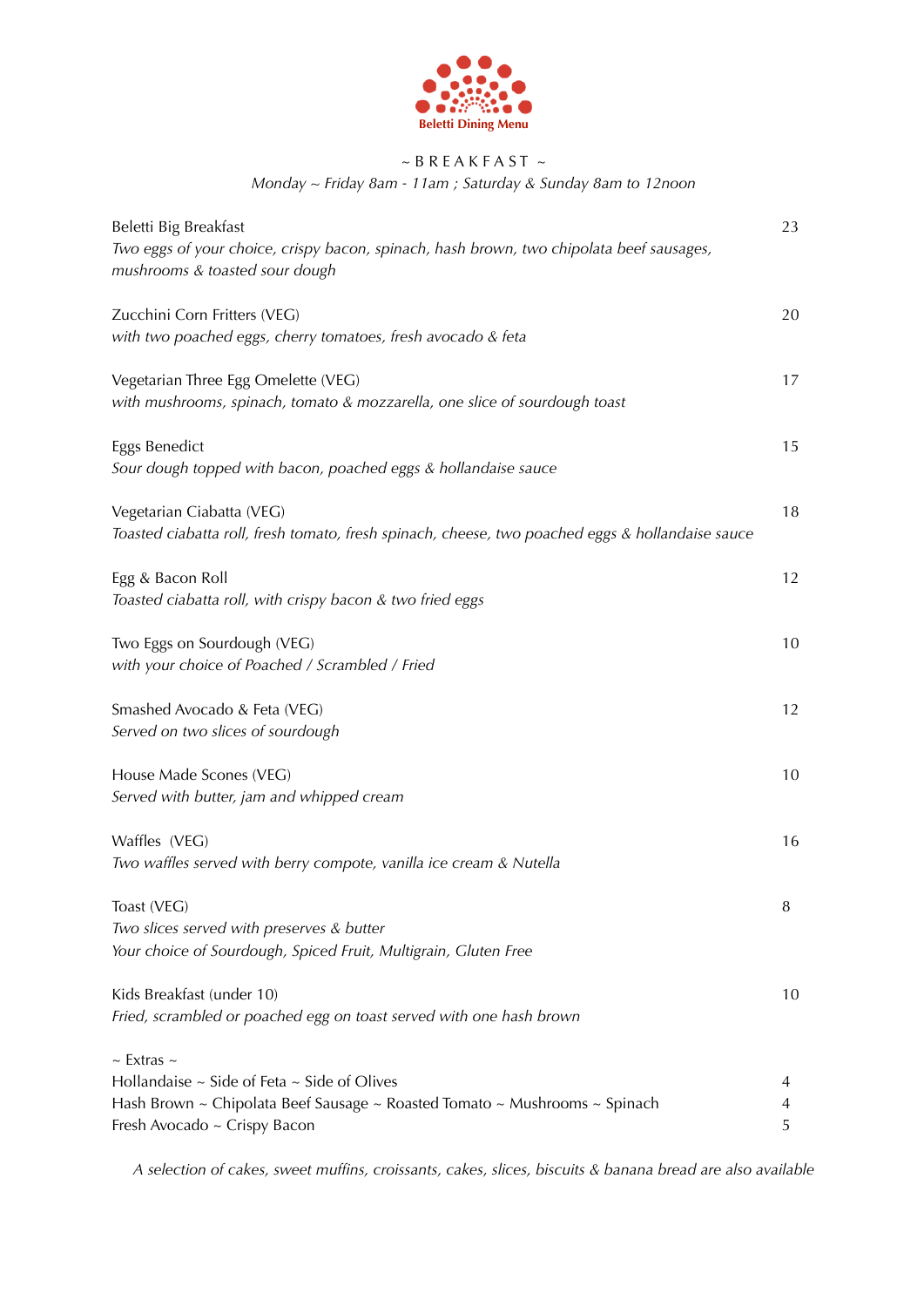

## ~ L U N C H ~ Available everyday from 10am to 3pm

| Steak Sandwich<br>Ciabatta roll with marinated minute steak, relish, tomato, onion, cheese, lettuce & bacon,<br>served with crispy chips                                                                                                    | 24       |
|---------------------------------------------------------------------------------------------------------------------------------------------------------------------------------------------------------------------------------------------|----------|
| Chicken Baguette<br>Crumbed & fried chicken tenders, tomato, onion, cheese, lettuce &<br>honey mustard mayonnaise, served with crispy chips                                                                                                 | 22       |
| Chicken Strips<br>Three crumbed & fried chicken tenders served with crispy chips, side salad & honey mustard mayonnaise                                                                                                                     | 22       |
| ~ ENTREES ~ AVAILABLE FROM 10AM DAILY                                                                                                                                                                                                       |          |
| Garlic Bread & Dip with house made garlic butter (VEG)                                                                                                                                                                                      | 12       |
| Bruschetta (4)<br>(VEG)<br>topped with cherry tomatoes, red onion, basil & bocconcini cheese, dressed with olive oil & balsamic glaze                                                                                                       | 16       |
| Arancini (4)<br>(VEG)<br>Risotto balls filled with peas & mushrooms, fresh Napoli sauce & shaved parmesan                                                                                                                                   | 16       |
| Chicken Ribs<br>(GF)<br>Grilled chicken ribs marinated in chilli, garlic, lime, honey & basil                                                                                                                                               | 16       |
| Crispy Pork Belly Bites (GF)<br>served with caramelised fennel & sweet pork jus                                                                                                                                                             | 16       |
| Lemon Pepper Calamari<br>Seasoned calamari, fried & served with roquette & aioli<br>Sharing plate - 5 serves                                                                                                                                | 18<br>50 |
| ~ $P A S T A S$ ~ Available from 10am Daily<br>Linguine Di Mare<br>"Chefs Signature Dish" Linguine with mixed seafood, olive oil, chilli, garlic, white wine,<br>chopped parsley, fresh basil, lemon juice, topped with a blue swimmer crab | 34       |
| Pappardelle<br>served with a home made rich beef ragu                                                                                                                                                                                       | 29       |
| Casarecce Matriciana<br>Bacon, capsicum, olives, mushrooms, chilli, fresh basil, garlic & Napoli sauce, parmesan                                                                                                                            | 26       |
| Linguine Di Pollo<br>Chicken, mushroom, avocado, cream reduction, parmesan                                                                                                                                                                  | 26       |
| Tortiglioni Carbonara<br>Bacon, white wine, cream & shaved parmesan                                                                                                                                                                         | 24       |
| Linguine Gamberi<br>Tiger prawns, cherry tomatoes, parsley, white wine, olive oil, lemon                                                                                                                                                    | 32       |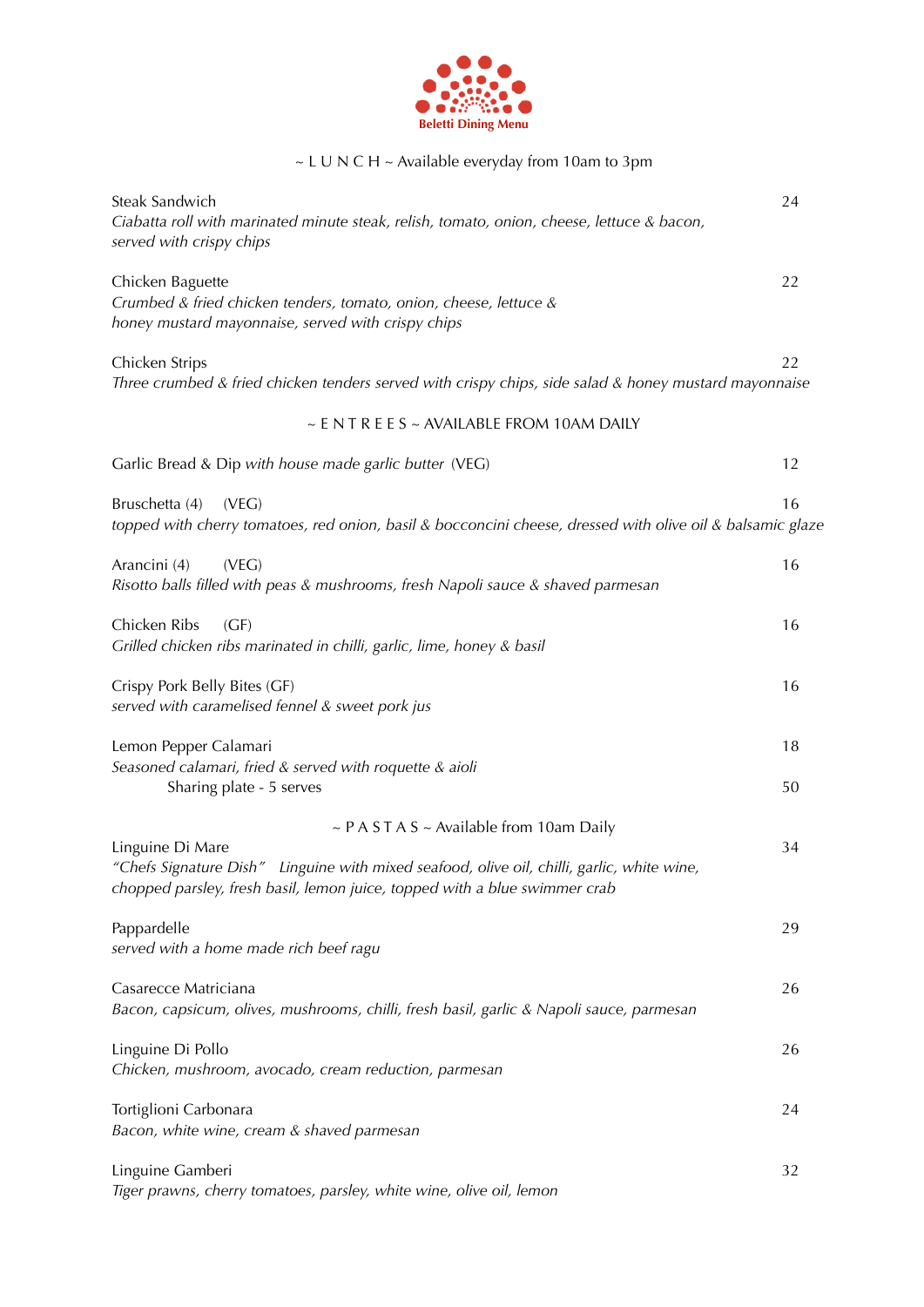

### ~ R I S O T T O ~ Available from 10am Daily

| Vegetarian Risotto (GF) (VEG)<br>Pumpkin, spinach, peas & sun dried tomatoes, sautéed with garlic, cooked in white wine &                                                                                                                                      | 25               |
|----------------------------------------------------------------------------------------------------------------------------------------------------------------------------------------------------------------------------------------------------------------|------------------|
| vegetable stock, finished with fresh parmesan & a dash of Napoli sauce (Optional Vegan)<br>Add chicken (GF)                                                                                                                                                    | 6                |
| $\sim$ S A L A D S $\sim$ Available from 10am Daily                                                                                                                                                                                                            |                  |
| Mixed Grain Salad (GF) (Vegan)<br>Quinoa, avocado, pickled beetroot, parsley, roasted almonds, sunflower seeds,<br>roasted pumpkin & red onion                                                                                                                 | 21               |
| Add grilled marinated chicken (GF)                                                                                                                                                                                                                             | 6                |
| Beletti Salad (GF)                                                                                                                                                                                                                                             | 20               |
| Mixed lettuce, cherry tomatoes, bocconcini cheese, sliced cucumber, red onion & balsamic dressing<br>Add crumbed & fried chicken tenders<br>Add grilled marinated chicken (GF)<br>Add pan fried marinated scotch fillet steak (GF)<br>Add 3 garlic prawns (GF) | 6<br>6<br>8<br>9 |
| $\sim$ M A I N S $\sim$ Available from 10am Daily                                                                                                                                                                                                              |                  |
| 400gm Rib Eye (GF)<br>Served with chips & salad                                                                                                                                                                                                                | 50               |
| Your choice of cream mushroom sauce / green peppercorn sauce or red wine jus<br>- Add 2 garlic prawns & cream sauce                                                                                                                                            | 6                |
| 250gm Eye Fillet (GF)<br>Served with pumpkin, mixed greens, chat potatoes, pickled red onions & finished with red wine jus                                                                                                                                     | 45               |
| Chicken Parmigiana<br>Topped with Napoli sauce & mozzarella cheese, served chips & salad                                                                                                                                                                       | 27               |
| Barramundi<br>(GF)<br>Pan seared, served on chat potatoes, peas, mixed beans & roasted beetroot, finished with lemon herb oil                                                                                                                                  | 35               |
| Pollo Involtino<br>Chicken breast stuffed with mushrooms, onion, sun dried tomatoes, spinach & cheese<br>served with pumpkin puree, mixed seasonal vegetables & finished with butter sauce                                                                     | 34               |
| Pork Belly (GF)<br>Served with smashed chat potatoes, caramelised fennel, mixed beans & finished with sweet pork jus                                                                                                                                           | 34               |
| Lemon Pepper Calamari<br>Seasoned calamari, fried & served with chips, side salad & aioli                                                                                                                                                                      | 32               |
| Garlic Prawns<br>(GF)<br>Ten tiger prawns sautéed with garlic, white wine & cream, rice (Option Chilli Prawns)                                                                                                                                                 | 34               |
| $\sim$ S I D E S $\sim$                                                                                                                                                                                                                                        |                  |

Thick Cut Chips *served with house made aioli* 9